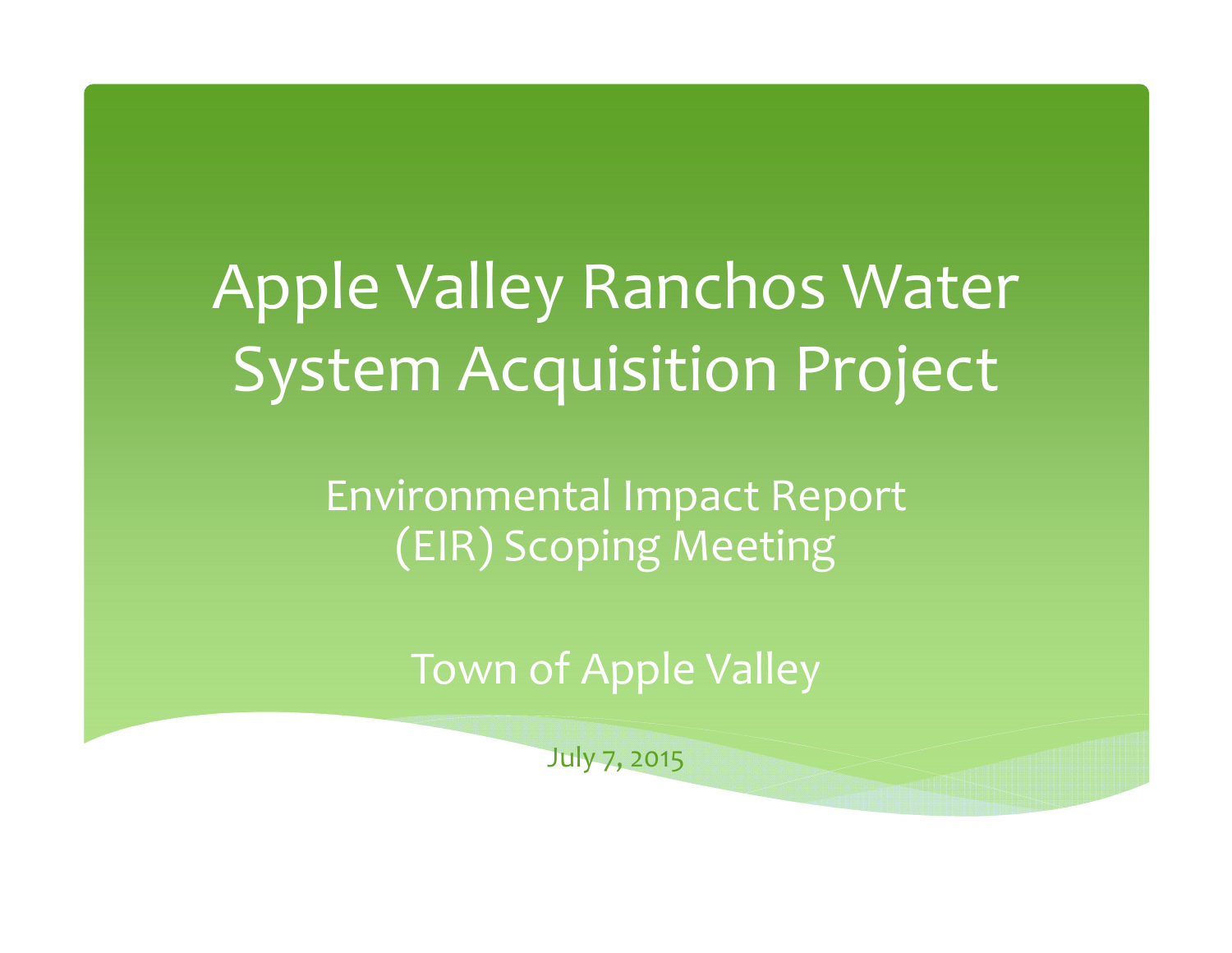#### Scoping Meeting Purposes

- \* Inform the community and concerned agencies about the proposed project
- Solicit input regarding the EIR Scope
- \* Inform the community about future opportunities for input
- Gather ideas for alternatives to the proposed project

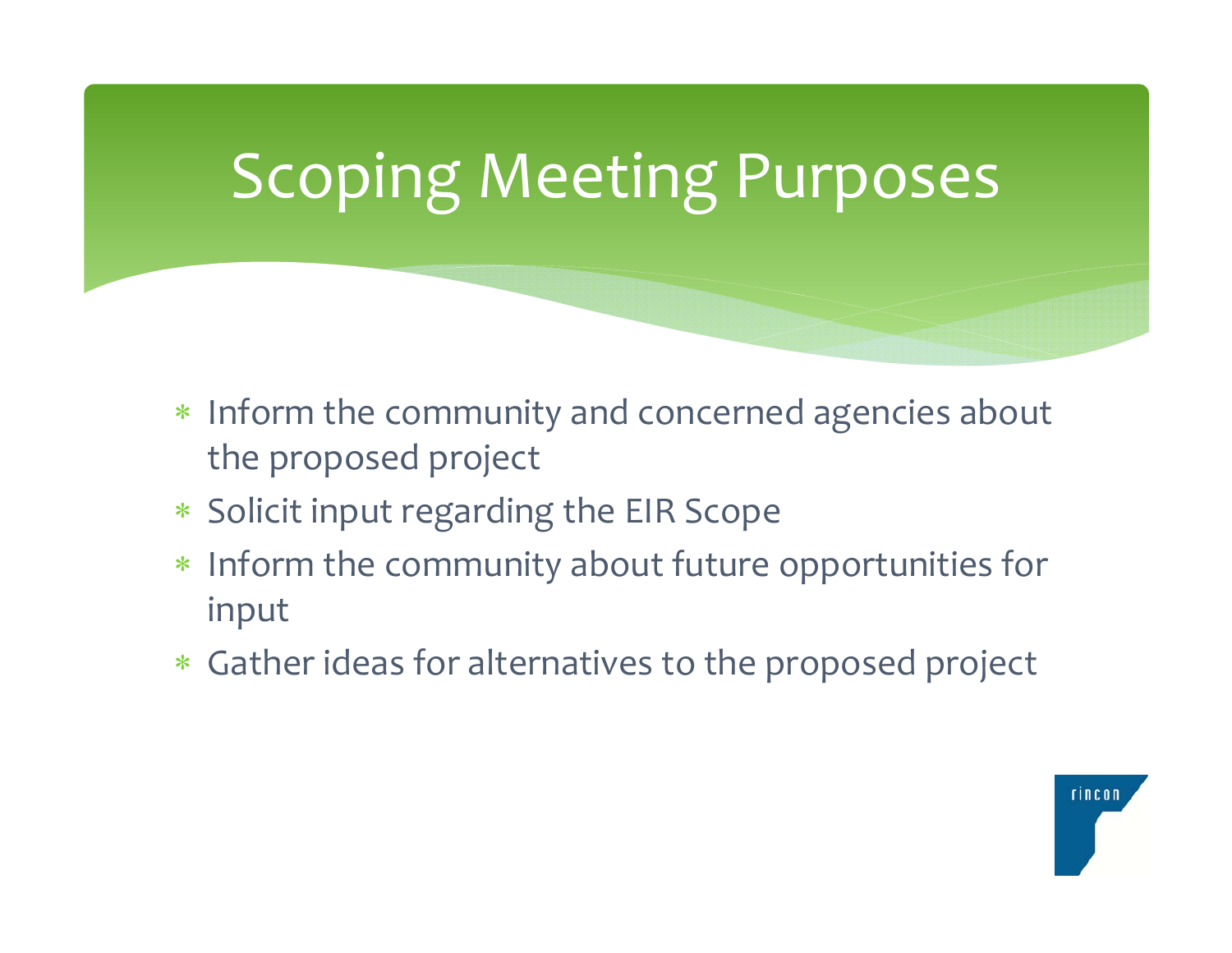### CEQA Purposes

- $\ast$  Disclose the potentially significant environmental effects of the proposed project
- \* Identify ways to avoid or reduce potential environmental impacts
- Consider feasible alternatives to the proposed project
- $\ast$ Enhance public participation in the planning process

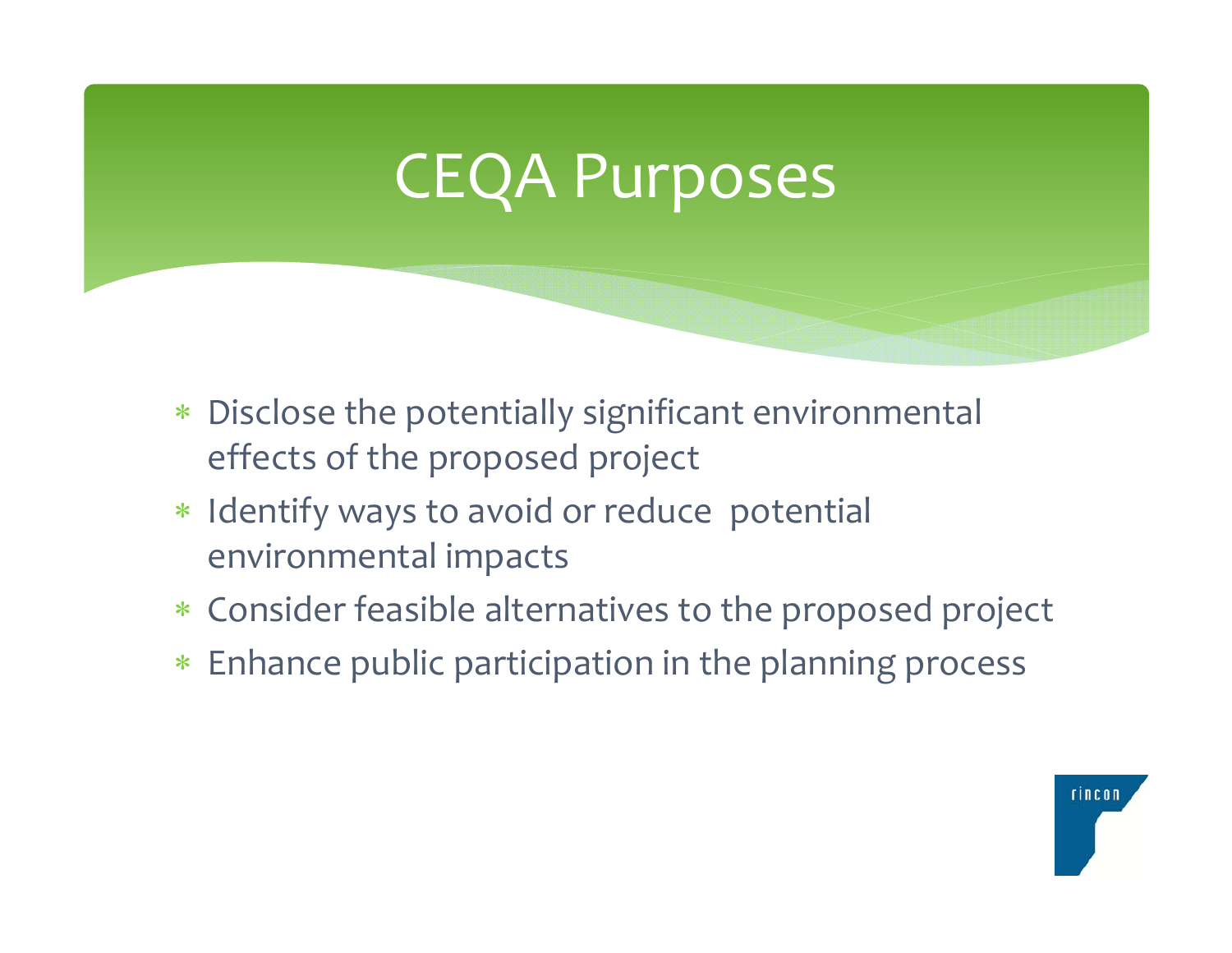#### CEQA Environmental Review Process



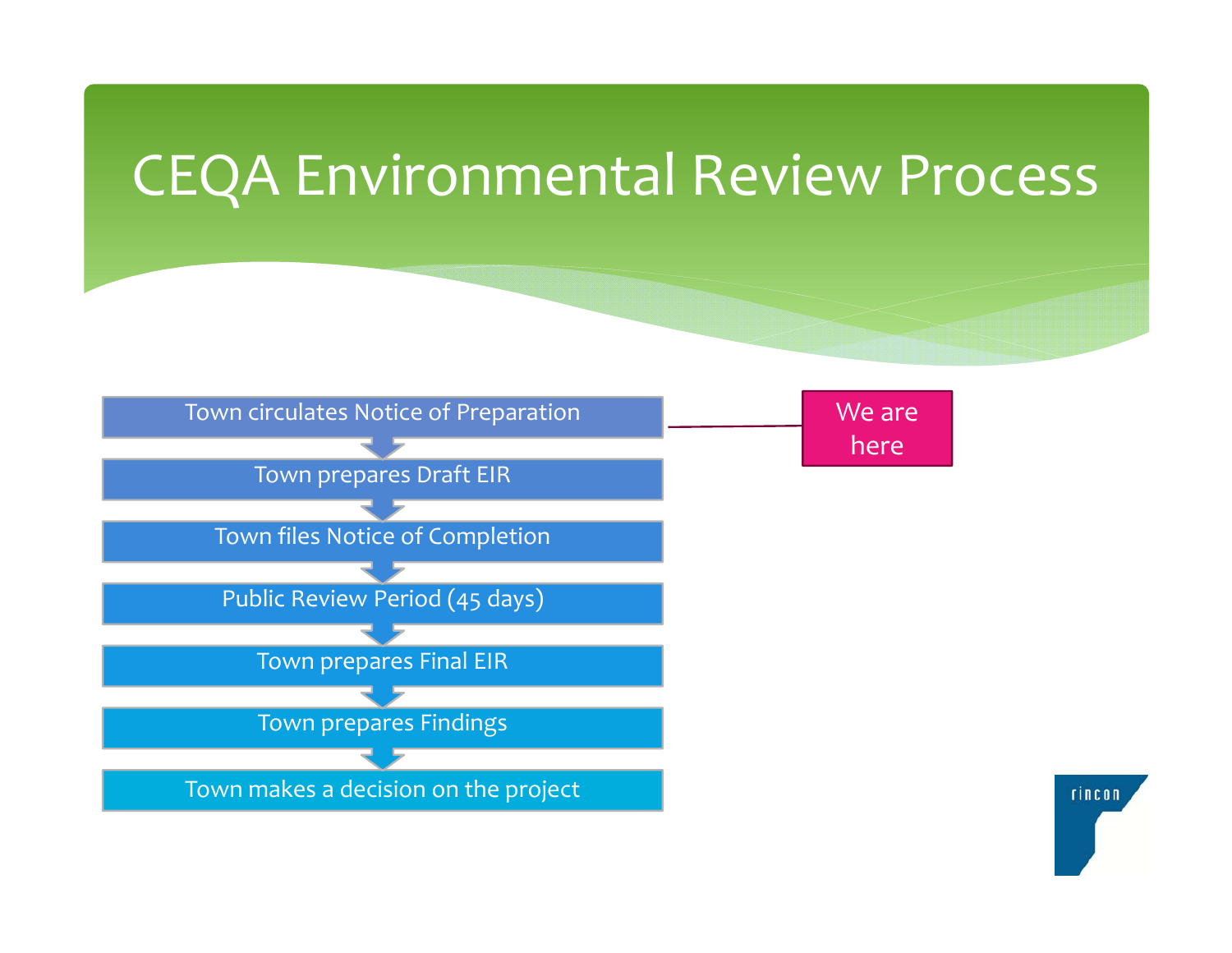### Proposed Project



- Potential Acquisition of the Apple Valley Ranchos Water System
	- $*$  Currently owned by Park Water Company/Apple Valley Ranchos Water Company
	- Several options for management of the system

Imagery provided by National Geographic Society, ESRI and its licensors © 2015. Apple Valley Ranchos Water Company Service Area from Apple Valley Ranchos Water Company, 2010 UWMP - Final.

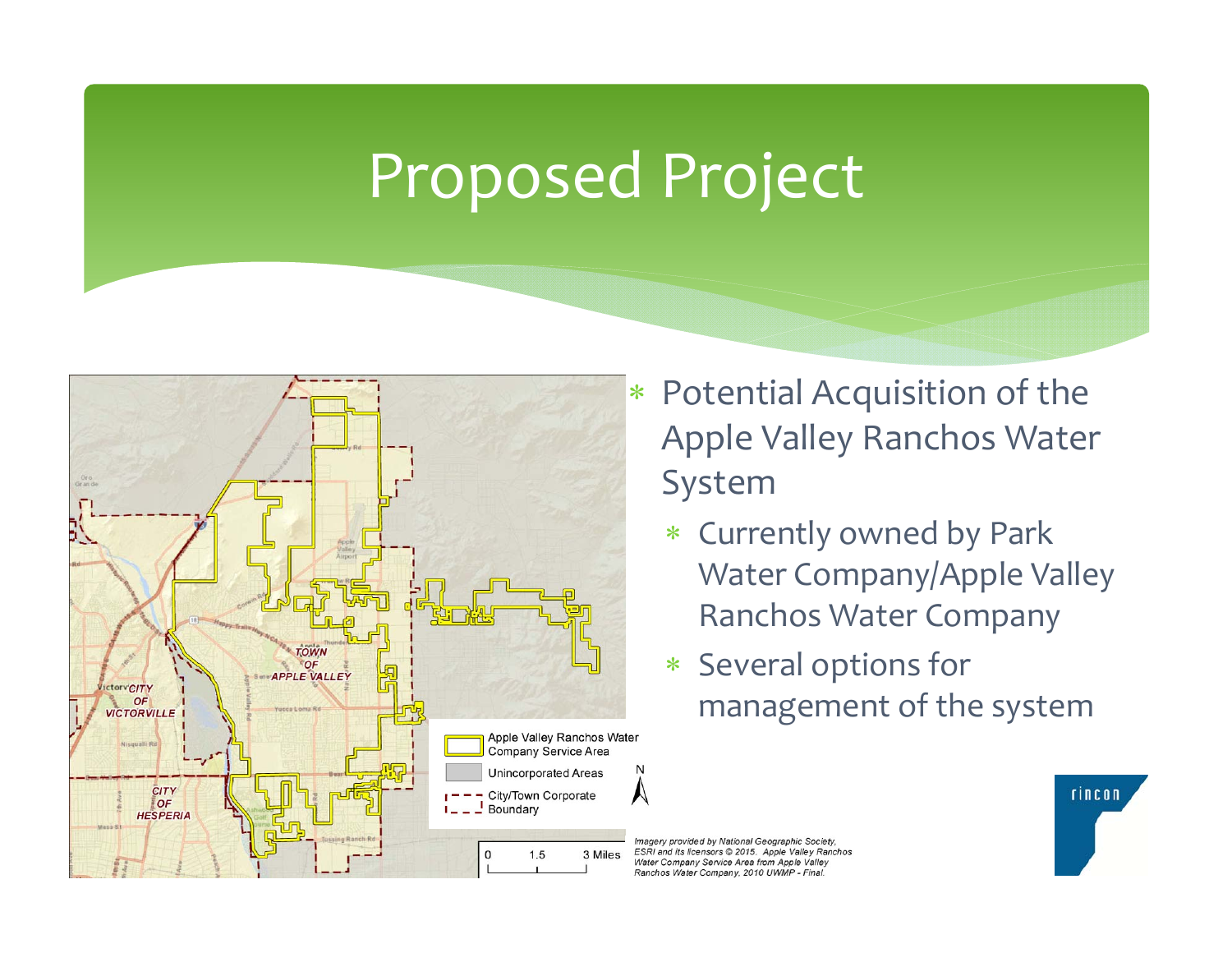### Project Objectives

- *Allow the Town to independently own and operate <sup>a</sup> water production and distribution system;*
- *Provide for greater transparency and accountability, as well as increased customer service and reliability;*
- *Enhance customer service and responsiveness to Apple Valley customers;*
- *Provide greater local control over the rate setting process and rate increases;*

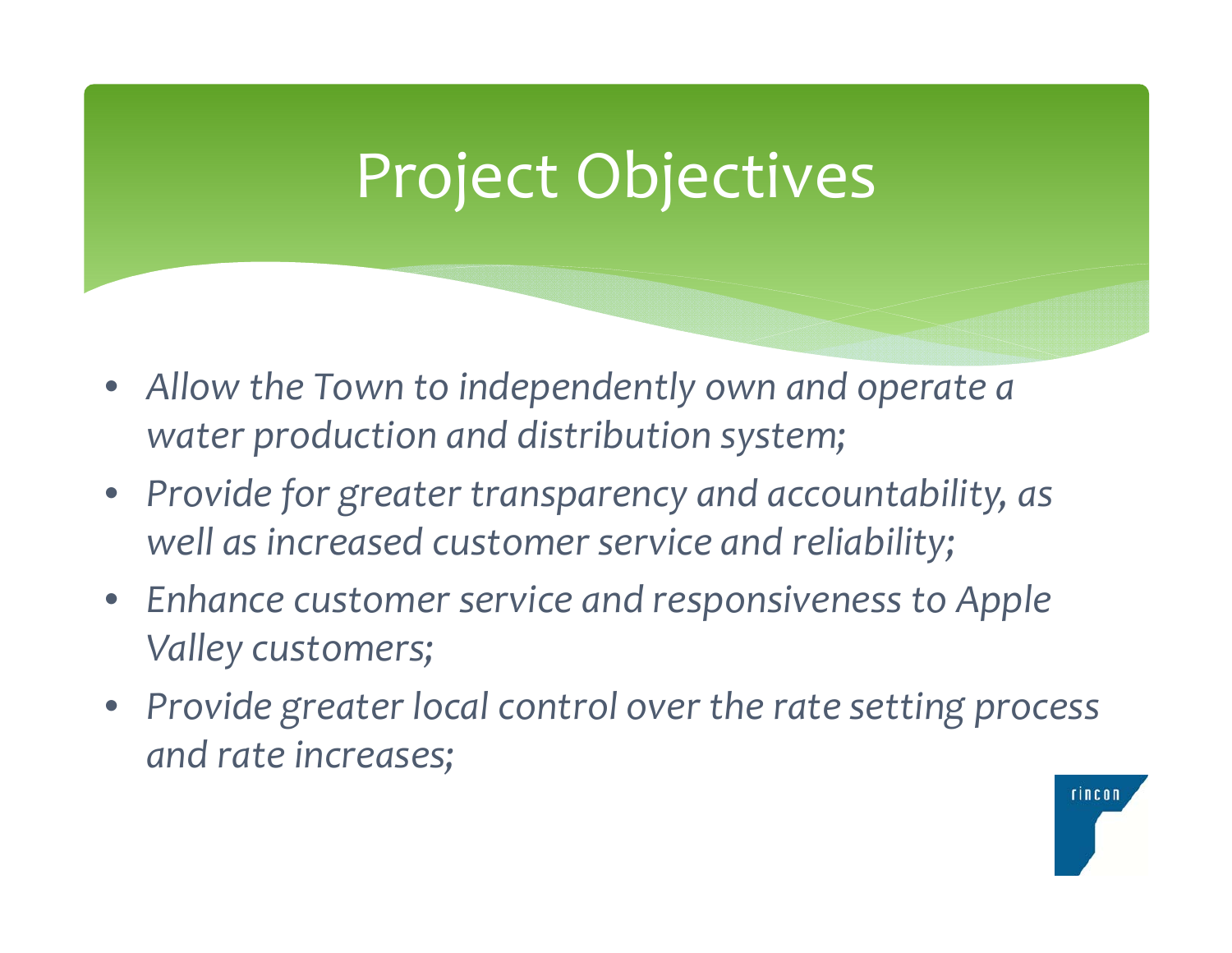### Project Objectives

- $\bullet$  *Provide direct access to locally elected policy makers for the water operations;*
- $\bullet$  *Allow the Town to pursue grant funding and other types of financing for any future infrastructure needs, including grants and financing options which the CPUC does not allow private company to include in their rate base (such that private companies do not pursue advanced planning and investment for infrastructure); and*
- $\bullet$  *Enable the Town to use reclaimed water for public facilities without invoking potential duplication of service issues with AVR.*

**TINCON**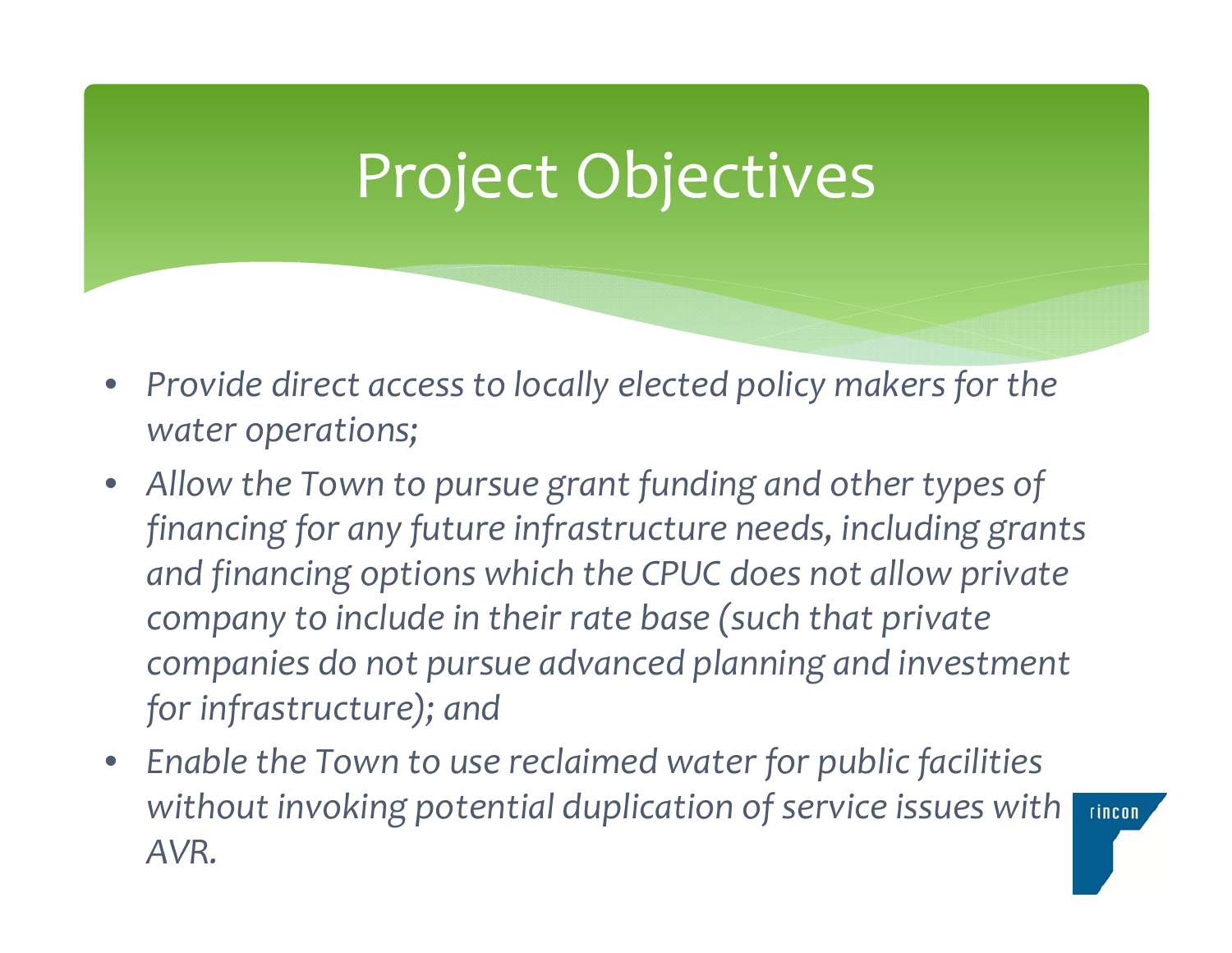### EIR Issues to be Analyzed

#### **V**•Initial study published

- Available at:
	- Town Planning Counter (14975 Dale Evans Parkway)
	- County Library (14901 Dale Evans Parkway)
	- Link on Website: http://www.applevalley.org/

Issues identified so far that will be analyzed further in the EIR:

- •*Air Quality*
- •*Greenhouse Gases*
- •*Hydrology/Water Quality* •
- •*Noise*
- •*Land Use*
- •*Transportation/Traffic*
- *Utilities/Service Systems*

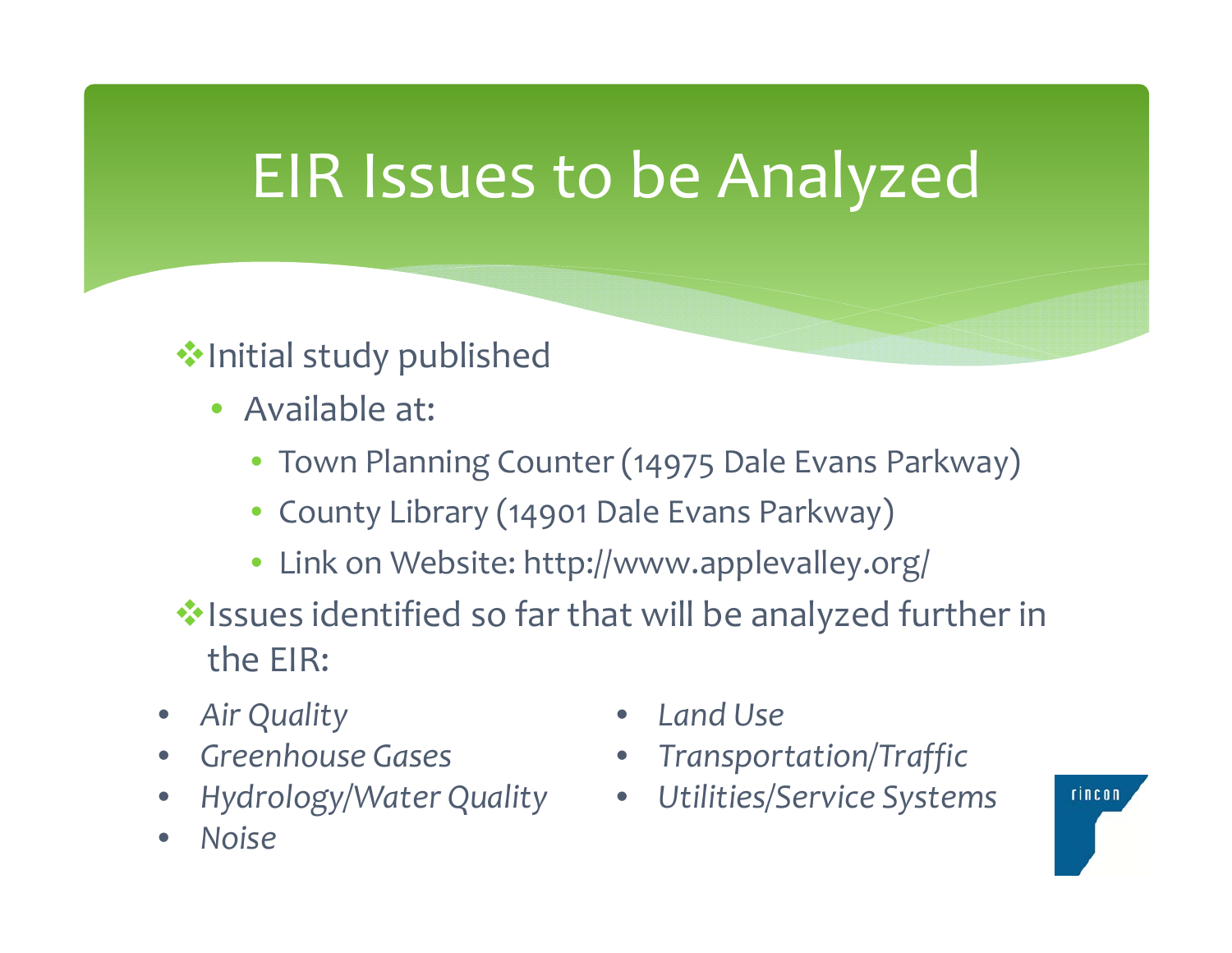#### Projected EIR Schedule

- Comments on EIR scope must be submitted by July 27, 2015 at 5:00 PM (30 days from publication of NOP)
- August 2015 estimated release of Draft EIR
- October 2015 estimated close of public comment period on Draft EIR
- November/December 2015 hearings on Final EIR